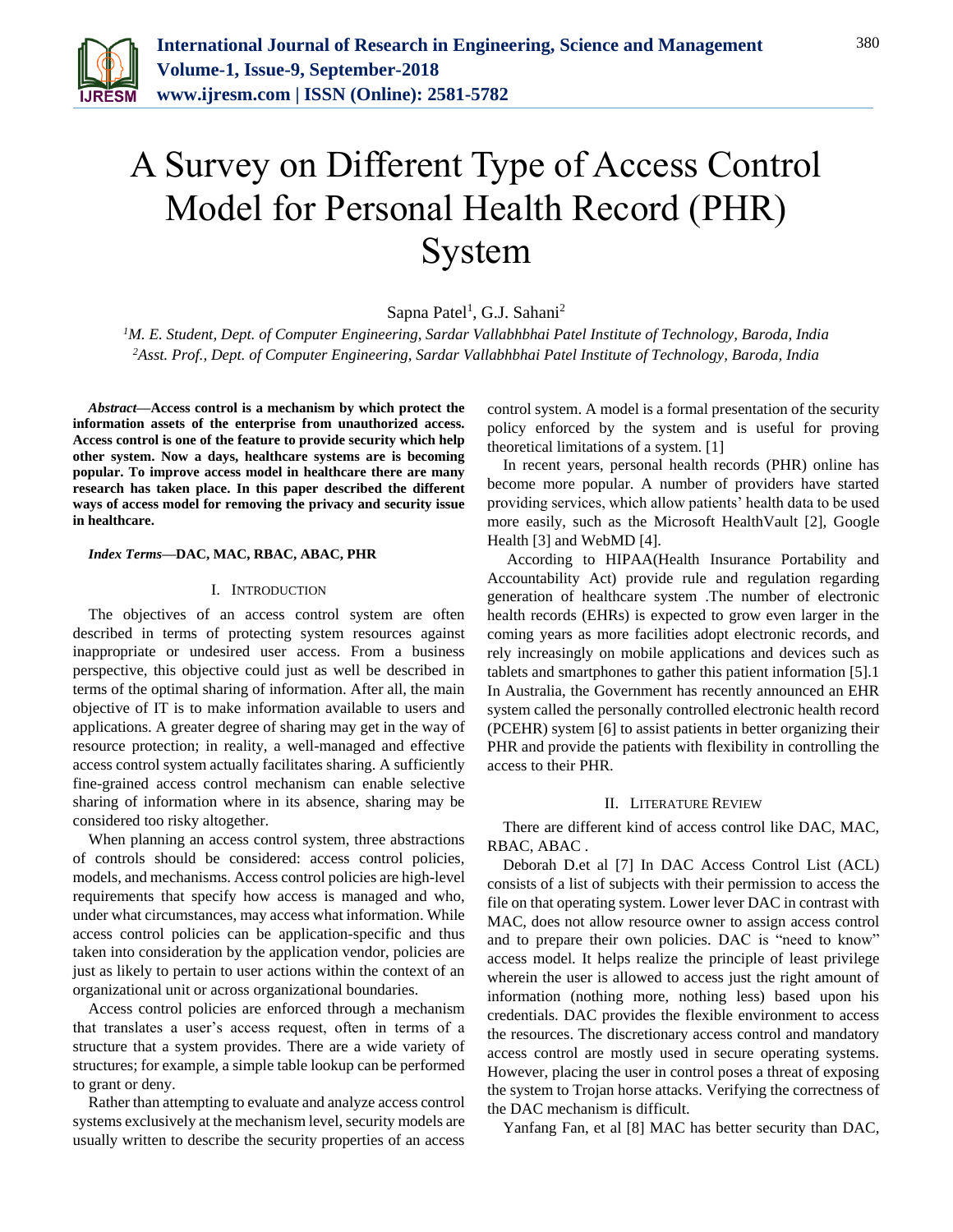

since it can control indirect information flows. Access to system resources are safe guard using Security levels shared between User and System Administrator. Flexibility is a key problem when system with MAC is put into effect. Classical BLP model contains DAC but can't really embody its advantage of flexibility. FEMAC model integrates the MAC with DAC. Not only has the security of MAC but also has the flexibility of DAC. Through introducing special security property, temporary authorization is adopted to improve flexibility further. FEMAC is not a simple "and" or "or" relation of DAC and MAC. It's a real integration of two kinds of access control modes. It considers the relationships between these two access control modes. We analyze the possible information flows between two kinds of access control modes and assure they are legal in FEMAC.

D. F. Ferraiolo et. al. [9] given paper important content related:

1) Core RBAC

2) Hierarchal RBAC

3) Constrained RBAC

Core RBAC have simple structure having user-role and permission-role assignment can be many-to-many.It also have e concept of user sessions, which allows selective activation and deactivation of roles.



Fig. 1. Hierarchical RBAC

 Hierarchical RBAC is partial order defining a seniority relation between roles, whereby senior roles acquire the permissions of their juniors, and junior roles acquire the user membership of their seniors. This standard recognizes two types of role hierarchies: 1) General Hierarchical RBAC. 2) Limited Hierarchical RBAC.



Constrained RBAC adds separation of duty relations to the RBAC model. SSD is role based system may arise as a result of a user gaining authorization for permissions associated with conflicting roles Membership in one role may prevent the user from being a member of one or more other roles,. DSD (Dynamic Separation of Duty Relations) limit the availability of the permissions by placing constraints on the roles that can be activated within or across a user's sessions.

Vincent C. Hu et, al. [10] Access control or authorization, on the other hand, is the decision (implicit or explicit) to permit or deny a subject access to a specific object (network, data, application, service, etc.) The terms access control and authorization are used synonymously throughout this document. The policy is used to convey these rules and relationships. Policy is typically written from the perspective of the object that needs protecting and the privileges available to subjects. OASIS XACML specification by providing a basic definition, concepts, and components that make up an ABAC model policies are written in it.The access control mechanism often employs a policy decision point (PDP) to render a decision, a policy enforcement point (PEP) to enforce the decision, and some sort of context handler or workflow coordinator to manage the collection of attributes required for the decision.



Fig. 3. Basic ABAC access control scenario

Rose Ann S. et, al. [11] discover the Task-Role-Based Access Control (TRBAC) is an access control model developed to put constraints on the tasks and the corresponding roles of those who will try to access a system. The user with assigned role or roles would activate some of those roles through a session. Tasks are assigned to users via their role/roles in the system. A user's permission to access certain files is determined by the tasks assigned to him. Constraints are important aspect of access control and are a powerful mechanism for laying out higher-level organization policy. With constraints, we would be able to address some issues that RBAC and TBAC models left open .In this paper they have taken scenario of healthcare. The following a constraints are added for role constraint 1) Mutually Exclusive Roles 2) Role Hierarchy 3)Privilege Constraint 4)Prerequisite Role 5)Interval and Duration and for task constraint 1)Least Privilege2)Task Priority3) Start Time4) End Time as shown in Fig. 4.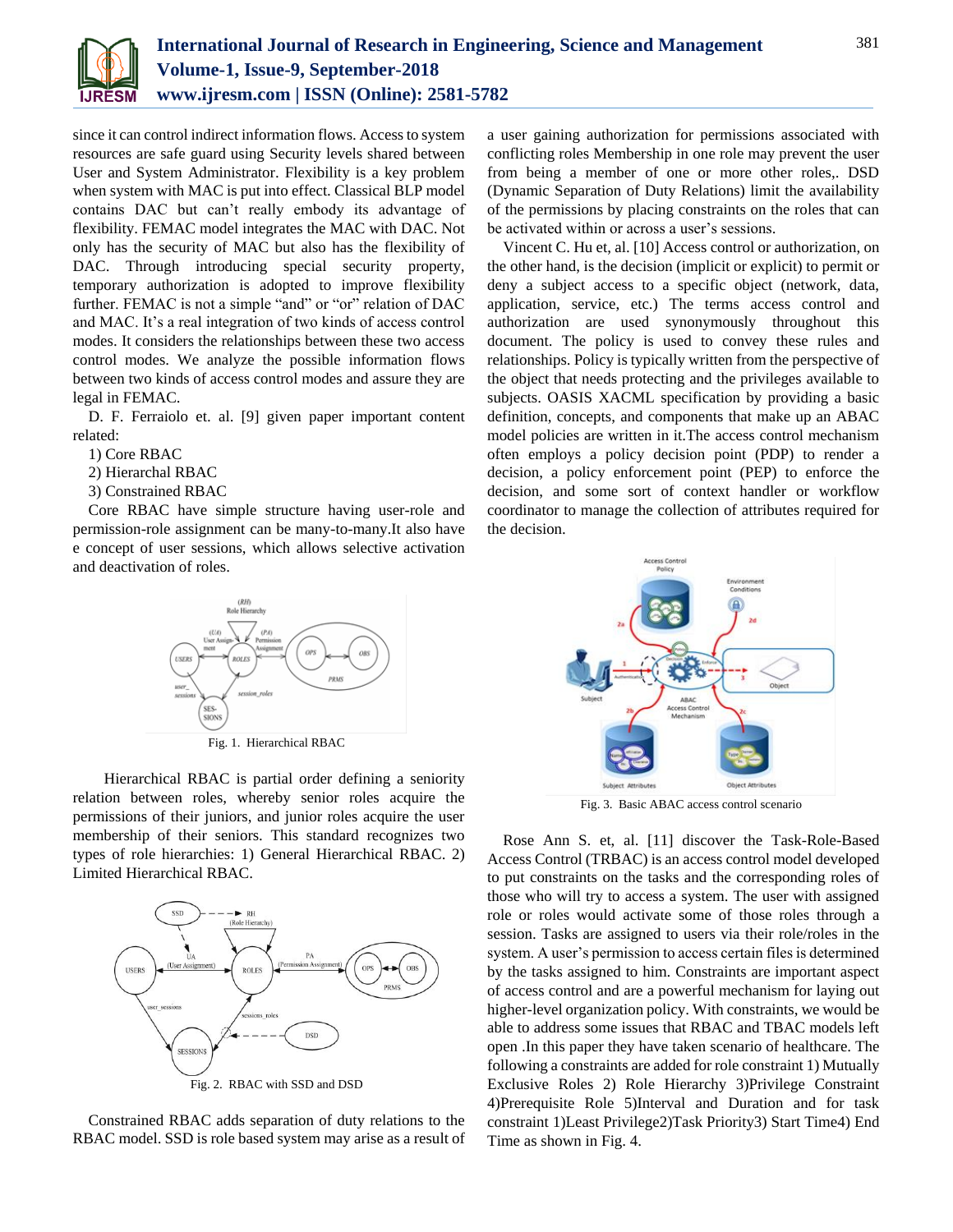



Fig. 4. Task - Role based access control model

Xin Jin1 et al [12] propose a first model that integrate roles and attributes using the role centric methodology. This model extends the RBAC model with permission filtering policy. They use PFP to find out the available set of permission which contained user and object attribute as shown in Fig. 5.



Fig. 5. RABAC model

In Fig. 6, the maximum permission set available in a session is represented by the available session permission function. Filtering policy provide the constrained on these available permission set. There is set of filter function  ${F_1, F_2, F_3, \ldots, F_n}$ for the purpose of providing a constraint. Each filter function is a Boolean expression contained user and object attribute. There is a Target Filter function that maps each data object to a subset of this filter functions. This mapping is based on the attributes expression which contained the object attribute called a condition which is used to determine whether each filter function is applicable or not. The applicable filter functions are invoked one by one for each of the permissions in available session permission. If any of the functions return FALSE, the permission is blocked and removed from the available permission set for this session. And At the end of this process, we get the final available permission.



Fig. 6. Permission filtering process

Jingwei Huang et al [13] developed a model in two levels 1) aboveground 2) underground. The aboveground level is simple and standard RBAC model extend they use the attribute based policy to explicitly represent RBAC modelled with environmental constraint. In underground level, hence creating RBAC model in aboveground. They use ABAC policy to automatically assign user to role and role to permission as shown in Fig. 5. The model provide fine grained access control but using large number of role hence there is role explosion problem and it is somewhat complex because for user to role and role to permission assignment they have to define the attribute based policy.

They also consider the environmental condition so it is context aware .Auditing and policy visualization is difficult because role is assigned to user based on policy so that role can be change on changing policy and it is not clear that what set of user will be effected by changing in policy.



Fig. 7. . A two-layered framework integrating attribute-based policies into RBAC

Hui Qi et al [14] propose a model in which they preserve the full RBAC model. They use the ABAC as a constraint on user to role assignment and role to permission assignment. They dynamically adjusting the role that the user is associated with and the permission that the role is associated with by attribute based access control rules. The new model can be expressed as:

$$
\underbrace{\mathbf{U} \xrightarrow{\mathbf{A}_1, \dots, \mathbf{A}_n} \mathbf{R}^{\mathbf{A}^{\prime}1, \dots, \mathbf{A}^{\prime}m} \mathbf{P}} \tag{1}
$$

Ai and Aj in (1) are the constraint attributes of  $U \rightarrow R$  and R  $\Rightarrow$  P respectively. They are not directly involved in U -  $\gt$  Rand  $R$  -  $>$  P mappings. Instead, they are used to filter the association relationships after the establishment of U -  $>$  R and R -  $>$  P mappings. As shown in Fig. 1, ABAC is used as constraint on user to role assignment and role to permission assignment.

Since full RBAC model is preserved it is simple to manage and Audit. It also provides fine grained access control because all dynamic and static attribute is considered during access control. The model is context aware because during role to permission assignment they taken the dynamic attribute such as time, location etc. in to account. Multi domain implementation of this model is somewhat difficult because first it is based on RBAC model second attribute.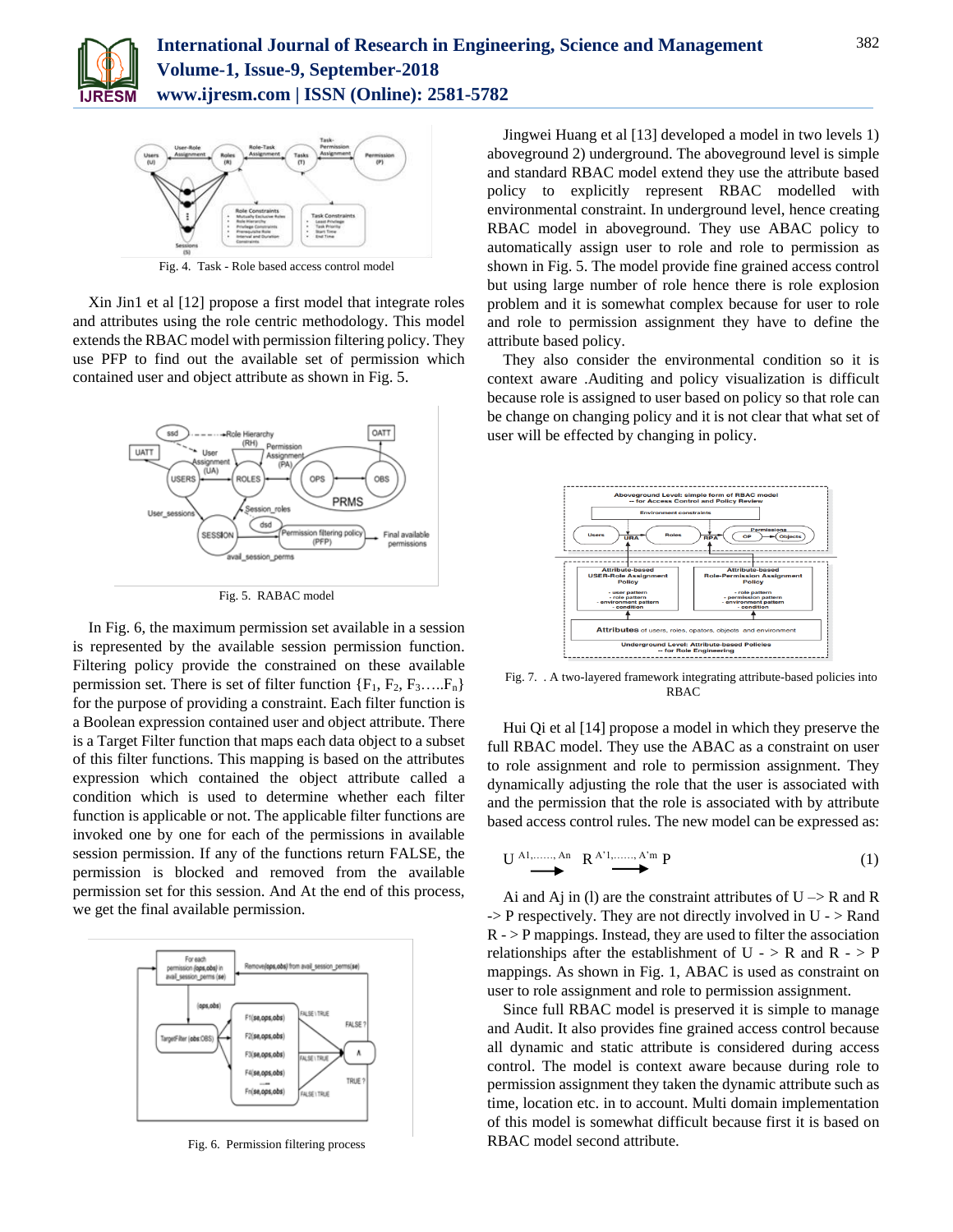



Fig. 8. RBAC-ABAC model

Under as constrained during user to role and role to permission mapping May different in different domain that makes the filtering of user to role and role to permission assignment a difficult task. This model solves role explosion of RBAC and the access control rule explosion of ABAC. For example, if there are n attributes in the system, RBAC and ABAC will respectively generate 2^n roles and 2^n access control rules, while the new model will divide n attributes into x static attributes and n - x dynamic attributes, and then sets up 2^x roles for x static attributes and sets up 2^n-x access control rules for n - x dynamic attributes, so that the total will be reduced to  $2^x + 2^x - x$ .but if no. of static attribute and no. of dynamic attribute is more than no. of role and rule is again increases hence there is still a problem of role and rule explosion.

Lawrence Kerr et. al [15] represents a combined MAC and ABAC model. They take the classification, clearance and compartment of the MAC model as mandatory attribute in ABAC model. By taking classification, clearance and compartment as mandatory attribute they combine the traditional MAC model in ABAC model while preserving the flexibility of ABAC model. The classification of objects or clearance of subjects, as well as compartments is treated as attributes. This model has all the advantages of ABAC such as fine grained, context aware as well maintaining the basic principles of a MAC model. Since it also suffer from the limitation of ABAC such as difficult to audit, hard to visualize the policy modification.

Qasim Mahmood Rajpoot et al [16] in their approach provides fine-grained access control mechanism that not only suitable for applications where access to resources is controlled by contents of the resources in the policy but it also takes contextual information into account while making the access control decisions. Their solution has the following key features: a) it allows to make context-aware access control decisions by associating conditions with permissions that are used to verify whether the required contextual information holds or not when a decision is made, b) it offers a content-based authorization system while keeping the approach role-oriented, in order to retain the advantages offered by RBAC. They achieve this by allowing specifying permissions using attributes of the objects rather than using only identifier. The entities in figure 6 such as users, roles, objects and operations have the same semantics as

in RBAC. Users and objects in this model are associated with attributes too. They also incorporate the environment attribute to support the situation where contextual attribute are required in access control decision. The dotted-box in Figure 6 represents the modules of the architectural design to enforce this model.

Using the proposed approach, they provide fine-grained access control mechanism without creating a large number of roles. The model is context aware because it takes environmental condition while performing access control. It simpler to audit what permissions may be granted to a user because of being role-centric. It is relatively easy to visualize what the impact of adding is or removing a policy since policy specification is at the level of role. Therefore, a change in policy can affect only those users who are assigned to a role being modified.



Fig. 9. A two-layered framework integrating attribute-based policies into RBAC

## III. COMPARISON BETWEEN TECHNIQUES

All the above research paper has been compared on the basis of the functionality like fine grained, context aware, auditing and role explosion. This functionality described below: [16] *Fine-grained Access Control:* RBAC provides a coarse-grained access control model where as many applications require a much Finer-degree of granularity.

*Context-aware Access:* RBAC cannot easily handle dynamically changing attributes. It typically does not support making contextual decisions unless many similar roles are created causing role-explosion problem. We provide a mechanism to incorporate these dynamically changing attributes in a role-centric manner yet without requiring to create a large number of roles. Example of context aware access is location, time etc

*Auditing:* Auditing is simple in RBAC system rather than ABAC .When ABAC is used in a considerably large organization having a large number of policy rules, it may not be practically feasible to audit what permissions have been granted to a user. In ABAC, any combination of attributes may essentially grant an access and hence it requires to analyze all policy rules with an exhaustive enumeration of attributes used in each policy rule

*Role explosion:* In RBAC Role explosion problem. Because there is no concept of role instead there is centralized policy. In